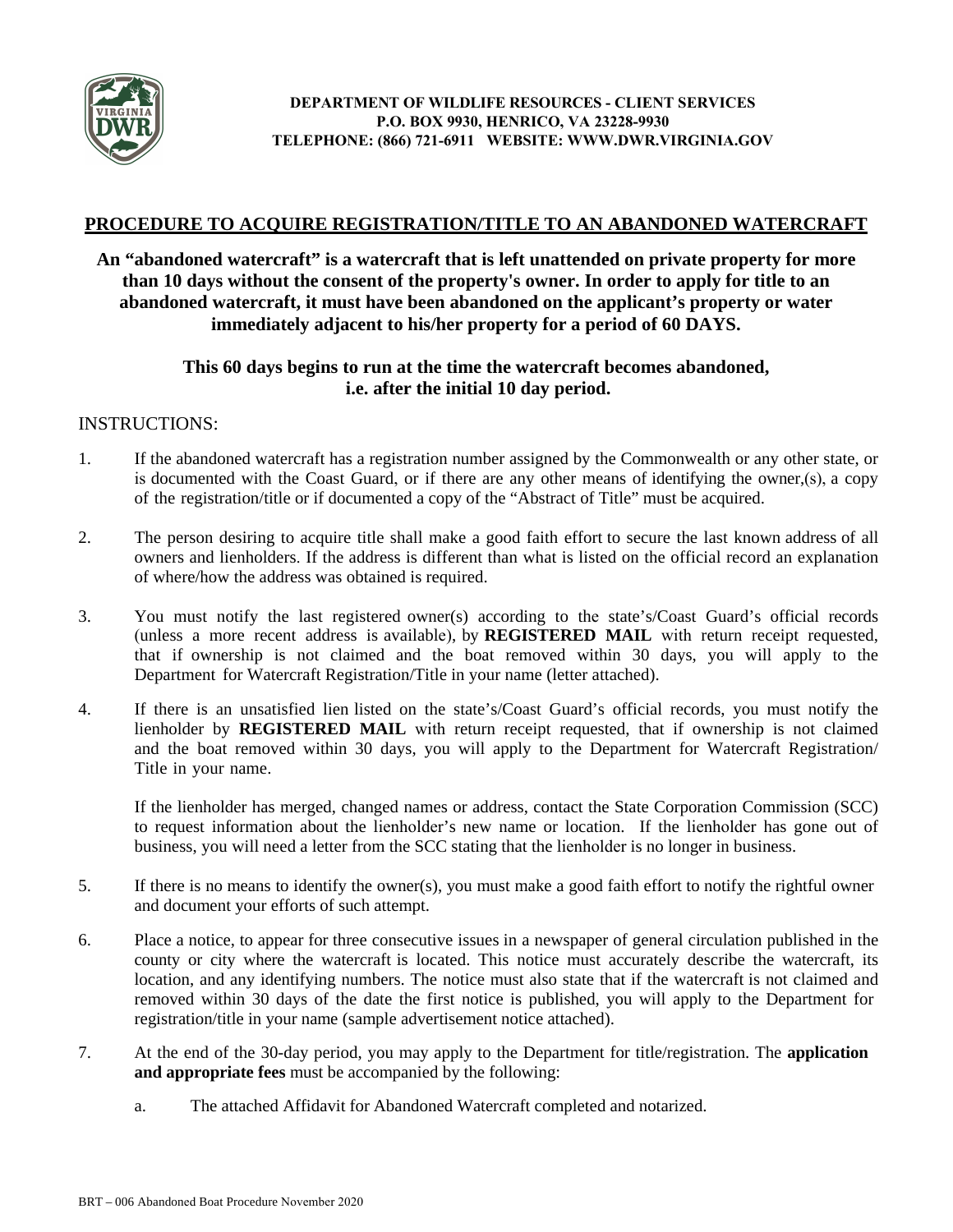- b. Proof that the registered letter(s) was/were mailed at least 30 days prior to the application. Attach the unopened, undeliverable letter if returned by the post office, or attach the green return post card from the post office showing the signature of the recipient and the date of receipt.
- c. A copy of the letter that was mailed to the previous owner(s).
- d. A detailed explanation of the steps taken to identify the owner(s) and lienholder (if applicable) if the watercraft shows no identifying numbers.
- e. Proof that a notice was printed in a newspaper of general circulation for three consecutive issues.
- f. A copy of the state registration/record or if documented a copy of the "Abstract of Title" (if applicable) proving to whom the watercraft was registered or titled or documented.
- g. Any response received from the previous owner(s) and lienholder (if applicable).
- h. A completed Application for Watercraft Certificate of Title & Certificate of Number (Registration).
- i. Please allow 30-60 days for processing

Upon receipt by the Department of all items required and after all fees and taxes due have been paid, the Department shall then issue title/registration in the applicant's name.

#### **All cost incurred in obtaining title/registration to a watercraft shall be borne by the applicant.**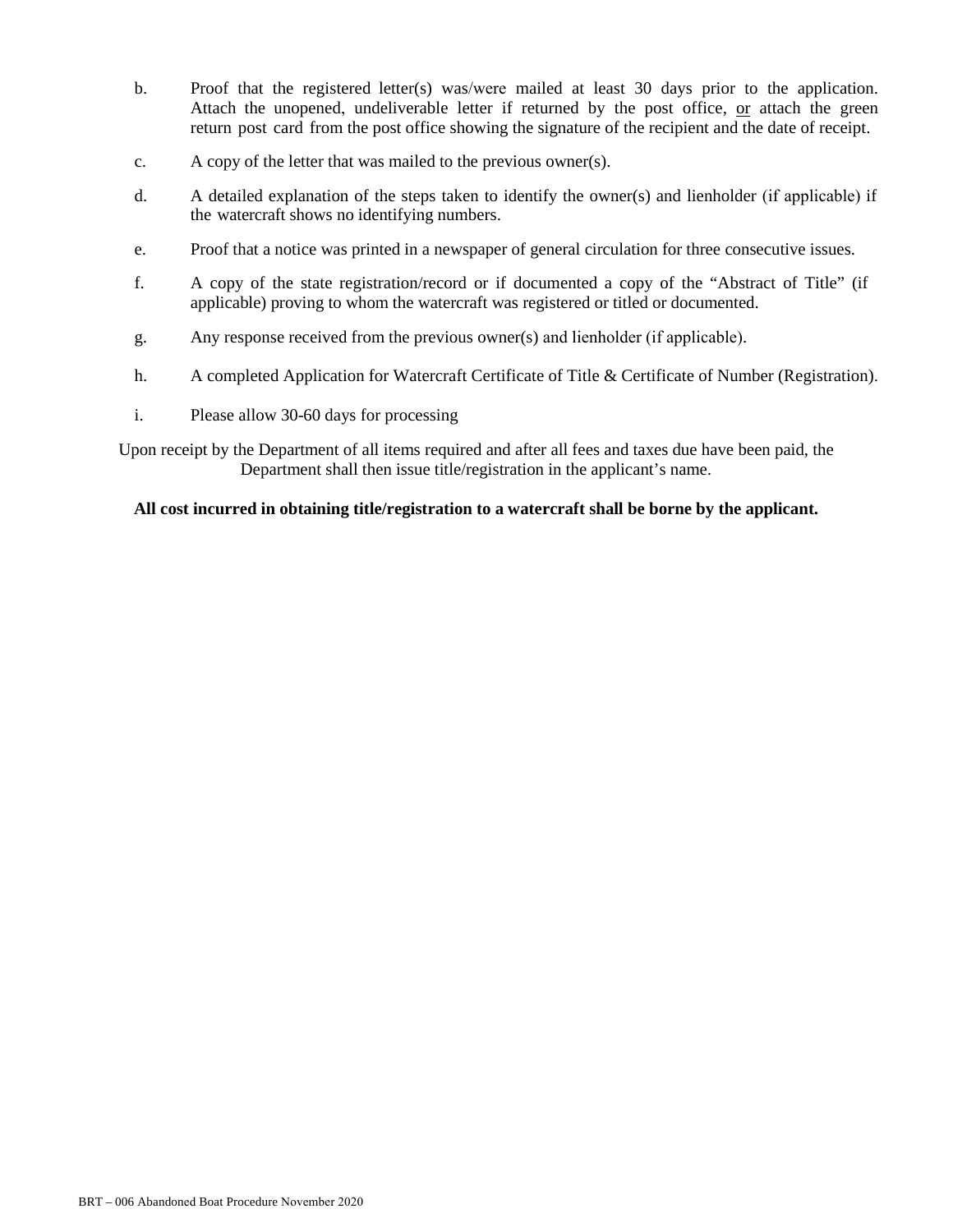

#### **DEPARTMENT OF WILDLIFE RESOURCES - CLIENT SERVICES P.O. BOX 9930, HENRICO, VA 23228-9930 TELEPHONE: (866) 721-6911 WEBSITE: WWW.DWR.VIRGINIA.GOV**

## **ABANDONED WATERCRAFT AFFIDAVIT**

I/we affirm that I/we have complied with the provisions of Section 29.1-733.25 of the Code of Virginia, as amended, in regard to the watercraft described below. I/we hereby submit the following to obtain a Virginia Watercraft Registration/Title for this watercraft, which was abandoned on my/our property or in the water immediately adjacent to my/our property for a period of **AT LEAST 60 DAYS**.

|                                                                                                              |                                                                                                                                | Attached is the following documentation pursuant to Section 29.1-733.25 of the Code of Virginia to support the<br>issuance of a new watercraft registration/title to the above-described watercraft:                                                                                                                                                                           |                        |  |  |  |
|--------------------------------------------------------------------------------------------------------------|--------------------------------------------------------------------------------------------------------------------------------|--------------------------------------------------------------------------------------------------------------------------------------------------------------------------------------------------------------------------------------------------------------------------------------------------------------------------------------------------------------------------------|------------------------|--|--|--|
|                                                                                                              | 1.                                                                                                                             | The receipts with signatures for the registered letter(s) which notified the owner(s) and<br>lienholder(s) of the location of the watercraft and of my/our intention to apply for Virginia<br>Watercraft Registration/Title if it is unclaimed after 30 days notice (If the Post Office returns the<br>notifications undelivered, attach those unopened letters to this form). |                        |  |  |  |
| 2.<br>A copy of the letters that were sent to the last registered/titled/documented owner(s) and lienholder. |                                                                                                                                |                                                                                                                                                                                                                                                                                                                                                                                |                        |  |  |  |
|                                                                                                              | A detailed explanation of the steps taken to identify the owner and lienholder if the owners could<br>3.<br>not be determined. |                                                                                                                                                                                                                                                                                                                                                                                |                        |  |  |  |
|                                                                                                              | 4.                                                                                                                             |                                                                                                                                                                                                                                                                                                                                                                                |                        |  |  |  |
|                                                                                                              |                                                                                                                                | $(Newspaper) on _______ , _______ , and _______ .$                                                                                                                                                                                                                                                                                                                             |                        |  |  |  |
|                                                                                                              | 5.                                                                                                                             | Any response that was received from the last registered/titled owner(s).                                                                                                                                                                                                                                                                                                       |                        |  |  |  |
|                                                                                                              | Printed name of Applicant<br>Printed name of Applicant                                                                         |                                                                                                                                                                                                                                                                                                                                                                                | Signature of Applicant |  |  |  |
|                                                                                                              |                                                                                                                                |                                                                                                                                                                                                                                                                                                                                                                                | Signature of Applicant |  |  |  |
|                                                                                                              |                                                                                                                                | STATE OF VIRGINIA                                                                                                                                                                                                                                                                                                                                                              |                        |  |  |  |
|                                                                                                              |                                                                                                                                | On this day of day of 30 day of 30 day of 30 day of 30 day of 30 day of 30 day of 30 day of 30 day of 30 day of 30 day of 30 day of 30 day of 30 day of 30 day of 30 day of 30 day of 30 day of 30 day of 30 day of 30 day of                                                                                                                                                  |                        |  |  |  |
|                                                                                                              |                                                                                                                                | $X \sim$<br>Notary Public                                                                                                                                                                                                                                                                                                                                                      | My Commission Expires  |  |  |  |

# **An Application for Certificate of Title must accompany this form.**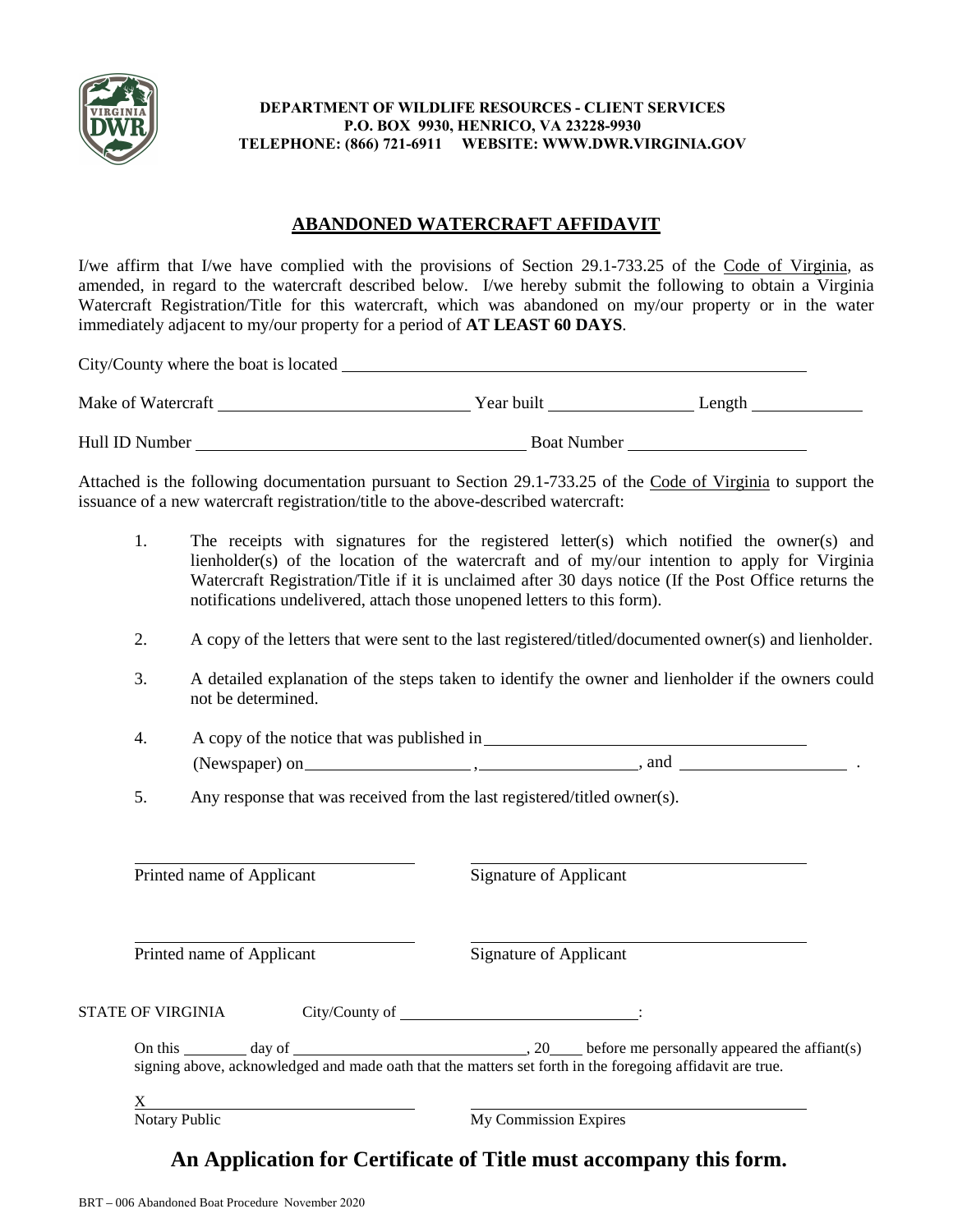## **THIS LETTER IS TO BE DELIVERED VIA REGISTERED MAIL TO THE LAST REGISTERED OWNER (S) AND LIENHOLDER ACCORDING TO THE OFFICIAL RECORDS OF THE STATE OF REGISTRATION AT LEAST 30 DAYS PRIOR TO APPLICATION FOR TITLE AND REGISTRATION.**

| Date:                                                                                  |              |                         |                        |
|----------------------------------------------------------------------------------------|--------------|-------------------------|------------------------|
| Registered/Titled Owner's Name and Address:                                            |              |                         |                        |
|                                                                                        |              |                         |                        |
|                                                                                        |              |                         |                        |
|                                                                                        |              |                         |                        |
|                                                                                        |              |                         |                        |
|                                                                                        |              |                         |                        |
| According to the records of the Commonwealth/State of ___________________________, you |              |                         |                        |
|                                                                                        |              | (State of Registration) |                        |
|                                                                                        |              |                         |                        |
|                                                                                        | (Model year) | (Make of vessel)        |                        |
|                                                                                        |              |                         |                        |
| (Hull Identification Number)                                                           |              |                         | (Registration Number). |
| which has been abandoned on my/our property for at least 60 DAYS.                      |              |                         |                        |

If this watercraft is not removed from my/our property within 30 days of the receipt of this letter, I/we will make application for Watercraft Registration/Title to the Virginia Department of Wildlife Resources as is provided for in 29.1-733.25 of the Code of Virginia.

If you wish to claim ownership of this watercraft, please contact either me/us and/or the Virginia Department of Wildlife Resources by certified letter as soon as possible at the addresses given below:

Department of Wildlife Resources Boat Section P.O. Box 9930 Henrico, VA 23228

(Print your name and Mailing Address)

\_\_\_\_\_\_\_\_\_\_\_\_\_\_\_\_\_\_\_\_\_\_\_\_\_\_\_\_\_\_\_ \_\_\_\_\_\_\_\_\_\_\_\_\_\_\_\_\_\_\_\_\_\_\_\_\_\_\_\_\_\_\_ \_\_\_\_\_\_\_\_\_\_\_\_\_\_\_\_\_\_\_\_\_\_\_\_\_\_\_\_\_\_\_

Sincerely,

(Your Signature)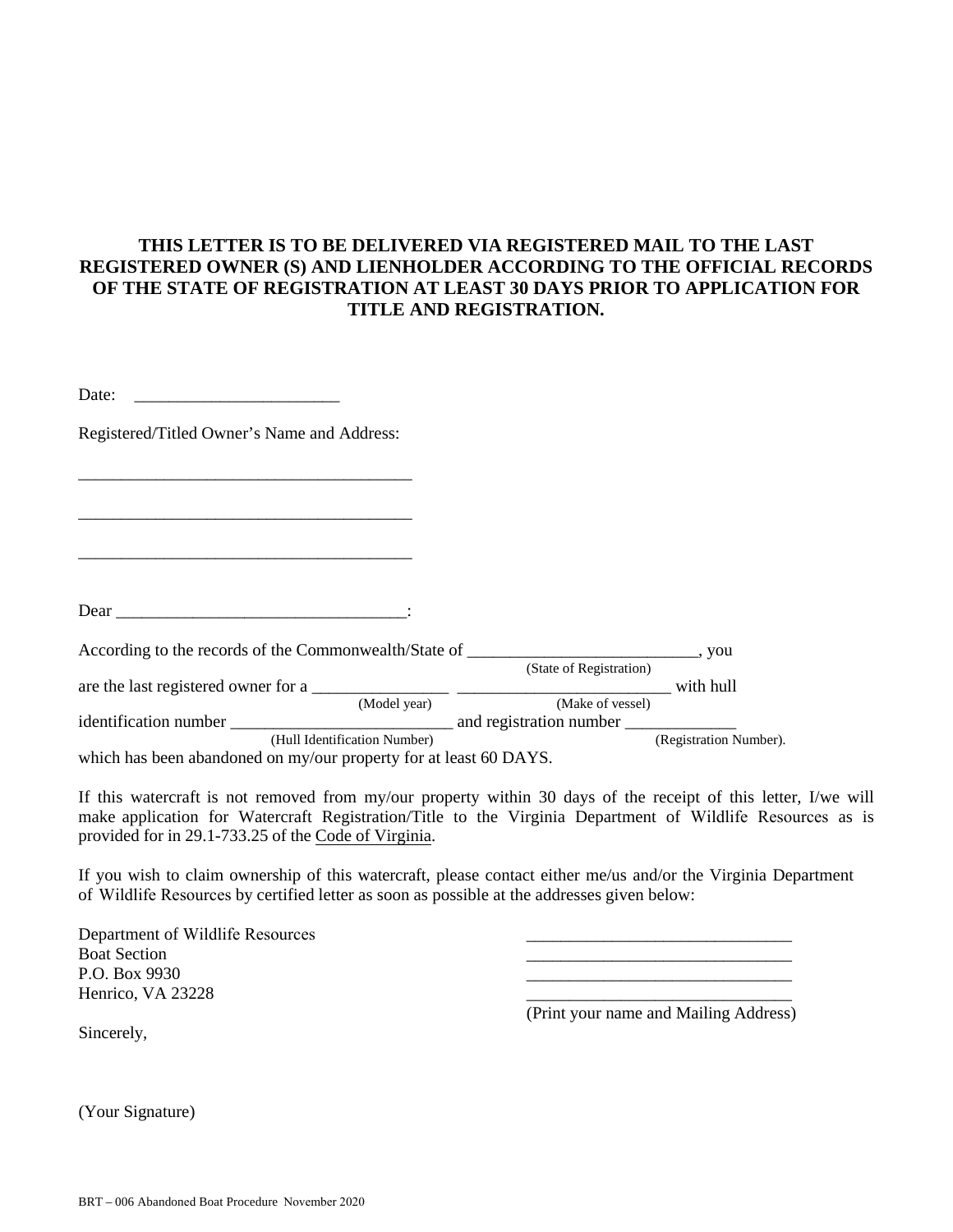### **SAMPLE AD TO BE PLACED IN NEWSPAPER**

### NOTICE

### **ABANDONED WATERCRAFT**

Notice is hereby given that the following watercraft has been abandoned for more than 60 DAYS on the property of: (List name, address, and telephone number).

Description of watercraft Make, length, year built, color and any identifying numbers

Application for Watercraft Registration/Title will be made in accordance with Section 29.1-733.25 of the Code of Virginia if this watercraft is not claimed and removed within 30 days of first publication of this notice. Please contact the Virginia Department of Wildlife Resources with questions.